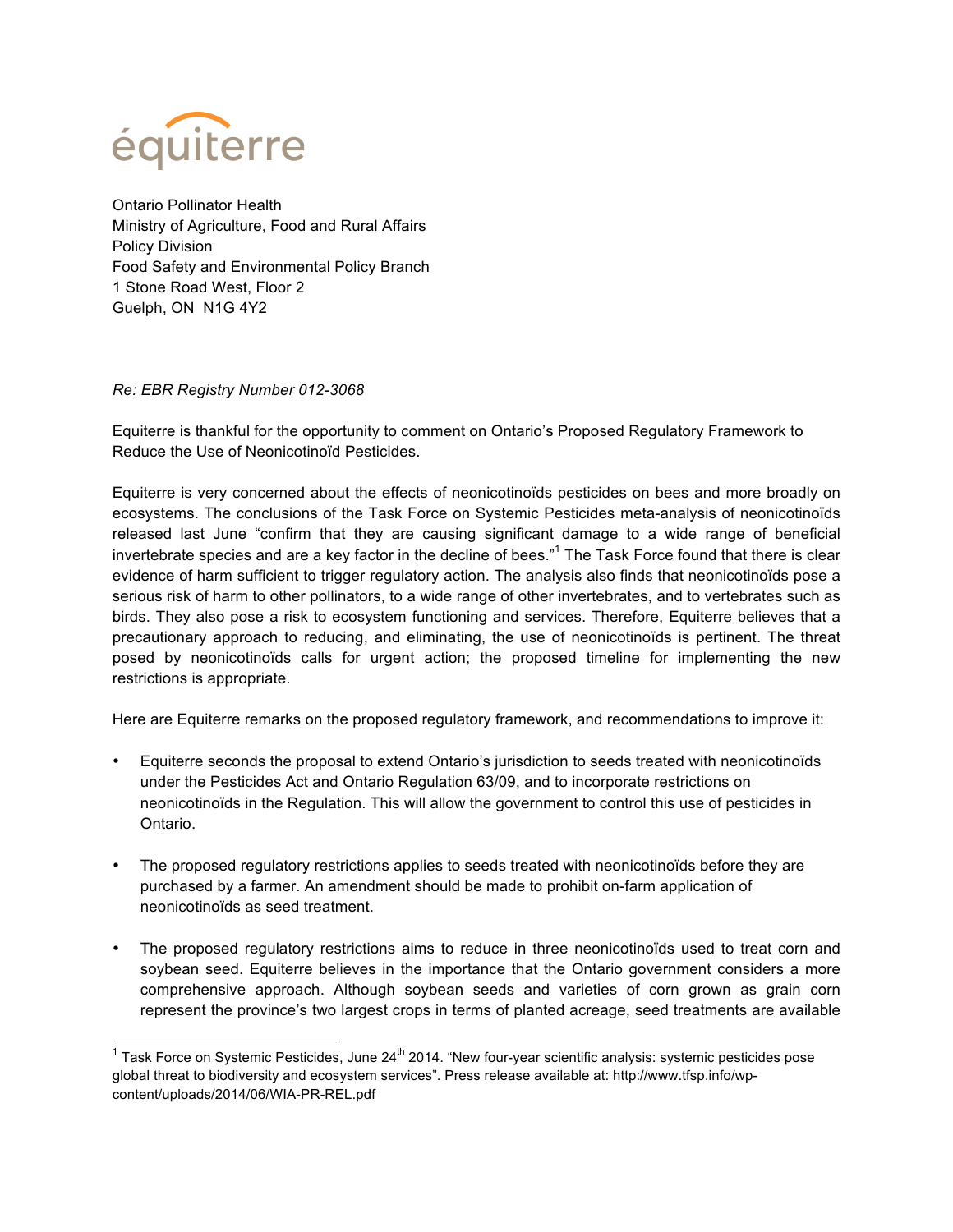and used on a wide range of seed crops (canola, potatoes…). Also, restrictions should apply to all corn crops, including sweet corn and popping corn. The threat to pollinators from neonicotinoïdtreated seeds is presumably similar or identical for other corn crops. Sweet corn and popping corn are also human food. The European Food Safety Authority concluded that acetamiprid and imidacloprid may affect the developing human nervous system<sup>2</sup>. Also, the consumption of conventionally grown fruit and vegetables contributes to neonicotinoïd exposure<sup>3</sup>. Thus, reducing the use of neonicotinoïds on corn destined to human consumption may also contribute to protect human health. Similarly, the restrictions targets only three of the five neonicotinoïds active ingredients registered for use in Canada: imidacloprid, clothianidin, and thiamethoxam. While the other two ingredients, acetamiprid and thiacloprid, are not currently used as seed treatments on grain corn or soybean seeds, such products may be registered in future and may pose similar risks. If these three seed treatments are simply replaced by other neonicotinoïds products (e.g., foliar sprays) or alternative neonicotinoïd seed treatments, the goal of a reduction in neonicotinoïds will have be missed. Equiterre therefore recommend that Class 12 be broadly framed to capture all seeds and all neonicotinoïds products that are either currently available or that may be introduced in future as a seed treatment.

- Equiterre also recommends structuring Ontario's regulatory restrictions taking into account the possibility that alternative systemic pesticide products may be introduced in the future as a result of these restrictions. There is a possibility that some alternatives may pose equal, if not greater risks to pollinators and the environment. For example, the Pest Management Regulatory Agency is proposing to register flupyradifurone, a new systemic pesticide recommended as a seed treatment for soybeans, with the same mode of action as neonicotinoïds and a similar ecological risk profile.
- As a next step, Equiterre encourages the government to extend restrictions on the use of neonicotinoids to all Ontario crops and horticulture. A complete phase-out of neonicotinoids would better protect Ontario's ecosystems from the wide-ranging effects of these chemicals on non-targeted organisms.
- At this stage, the key purpose of the proposed regulatory framework is to ensure that seeds treated with neonicotinoïd pesticide products are planted only where necessary to resolve a pest problem. To address the over-use of treated seeds and reduce the percentage of acreage planted with them to approximately 20% by 2017, a credible risk assessment is proposed as a critical tool. The assessment must be completed by any person wishing to purchase and use treated seeds. It is proposed that this assessment will represent the sole means through which farmers will demonstrate their need to use treated seeds. Once completed, the assessment would need to be verified by a third party. There are several gaps in the proposed regulatory framework with respect to the credible risk assessment and third-party verification that may undermine the effectiveness of these tools. The only point at which farmers must demonstrate that they have completed the credible risk assessment and have had it properly verified is when they are attempting to purchase the treated seeds. In Equiterre's opinion, the assessment of whether conditions have been met should not be delegated to seed vendors, who have an obvious conflict of interest and may lack necessary capacity in terms of time and training. Also, the proposed framework provides that any person wanting to purchase or use treated seeds will be required to keep a record of their integrated pest management activities. However, there does not appear to be any requirement imposed on them to demonstrate that they

<sup>&</sup>lt;sup>2</sup> European Food Safety Authority, 17 December 2013. "EFSA assesses potential link between two neonicotinoids and developmental neurotoxicity". Press Release available at: http://www.efsa.europa.eu/en/press/news/131217.htm 3 Kumiko Taira, "Human neonicotinoid s exposure in Japan," Jpn J Clin Ecology (Vol. 23, No.1), 2014.